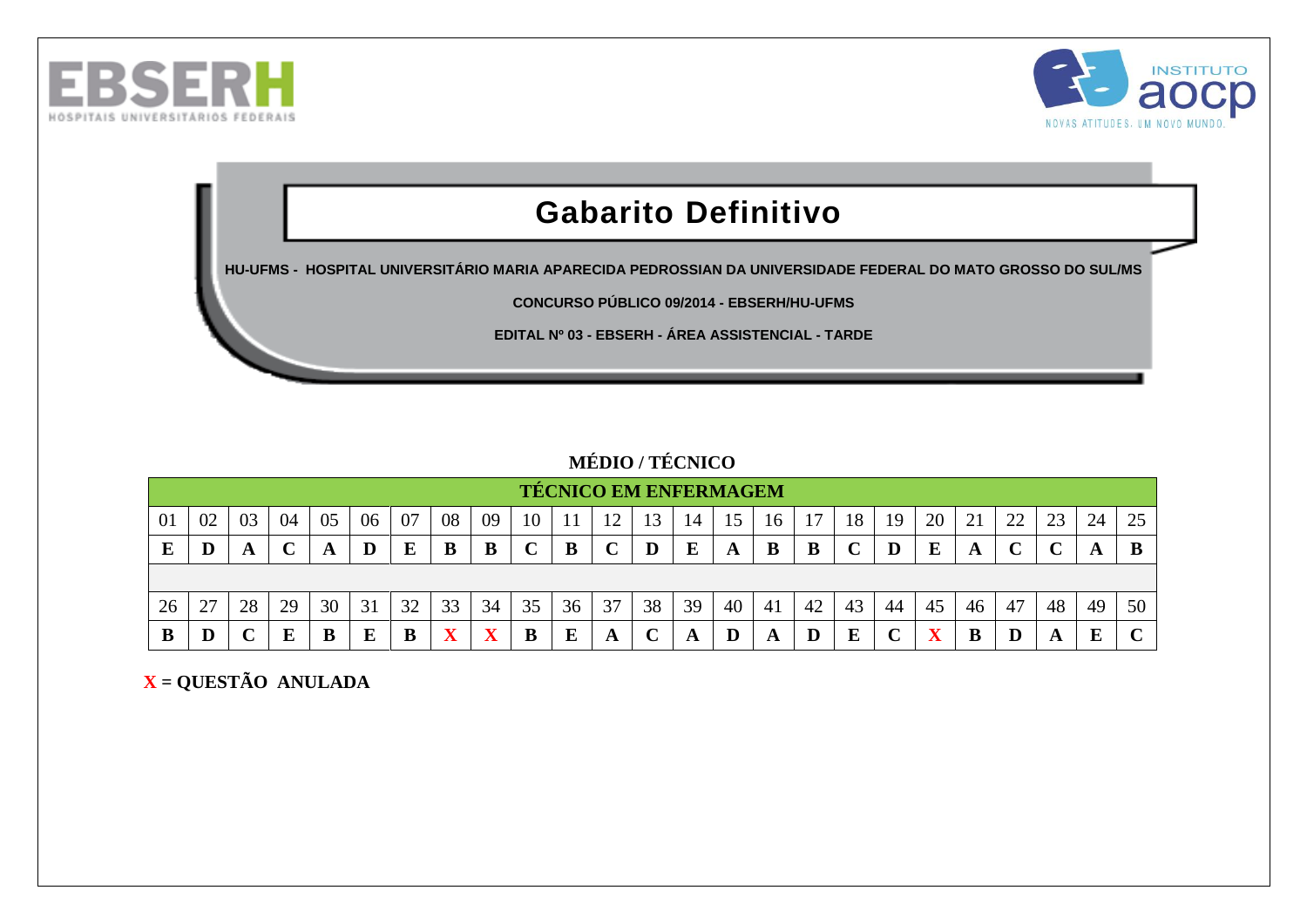



# **Gabarito Definitivo**

**HU-UFMS - HOSPITAL UNIVERSITÁRIO MARIA APARECIDA PEDROSSIAN DA UNIVERSIDADE FEDERAL DO MATO GROSSO DO SUL/MS**

**CONCURSO PÚBLICO 09/2014 - EBSERH/HU-UFMS**

**EDITAL Nº 03 - EBSERH - ÁREA ASSISTENCIAL** 

### **MÉDIO / TÉCNICO**

|     |        |    |    |    |    |    |    |    |    |    | <b>TECNICO EM ANATOMIA E NECROPSIA</b> |    |    |    |    |    |    |    |    |    |    |    |    |    |
|-----|--------|----|----|----|----|----|----|----|----|----|----------------------------------------|----|----|----|----|----|----|----|----|----|----|----|----|----|
| -01 | 02     | 03 | 04 | 05 | 06 | 07 | 08 | 09 | 10 |    |                                        |    | 14 | 15 | 16 |    | 18 | 19 | 20 | 21 | າາ | 23 | 24 |    |
| B   | $\sim$ | A  |    |    |    |    | E  | A  |    |    | D                                      | E  | B  | A  | A  |    | В  |    | E  |    |    | A  |    |    |
|     |        |    |    |    |    |    |    |    |    |    |                                        |    |    |    |    |    |    |    |    |    |    |    |    |    |
| 26  | 27     | 28 | 29 | 30 | 31 | 32 | 33 | 34 | 35 | 36 | 37                                     | 38 | 39 | 40 | 41 | 42 | 43 | 44 | 45 | 46 | 47 | 48 | 49 | 50 |
|     | D      |    |    |    |    | A  | E  |    |    |    | B                                      |    |    |    | E  |    | A  | E  |    |    |    | E  |    |    |

|    |              |    |    |    |    |    | TÉCNICO EM ENFERMAGEM - SAÚDE DO TRABALHADOR |    |    |              |    |    |    |    |    |    |                   |    |    |    |    |    |    |    |
|----|--------------|----|----|----|----|----|----------------------------------------------|----|----|--------------|----|----|----|----|----|----|-------------------|----|----|----|----|----|----|----|
| 01 | 02           | 03 | 04 | 05 | 06 | 07 | 08                                           | 09 | 10 |              |    |    | 14 | 15 | 16 |    | 18                | 19 | 20 |    | 22 | 23 | 24 | 25 |
| B  | $\mathbf{r}$ | A  |    |    |    |    | E                                            |    | B  | $\mathbf{C}$ | D  | E  | B  | A  | A  | D  | B                 |    | Е  |    |    |    |    | B  |
|    |              |    |    |    |    |    |                                              |    |    |              |    |    |    |    |    |    |                   |    |    |    |    |    |    |    |
| 26 | 27           | 28 | 29 | 30 | 31 | 32 | 33                                           | 34 | 35 | 36           | 37 | 38 | 39 | 40 | 41 | 42 | 43                | 44 | 45 | 46 | 47 | 48 | 49 | 50 |
| В  | D            |    |    |    |    | E  |                                              |    | E  |              |    |    |    |    |    |    | $\mathbf{\Omega}$ |    |    |    |    |    |    |    |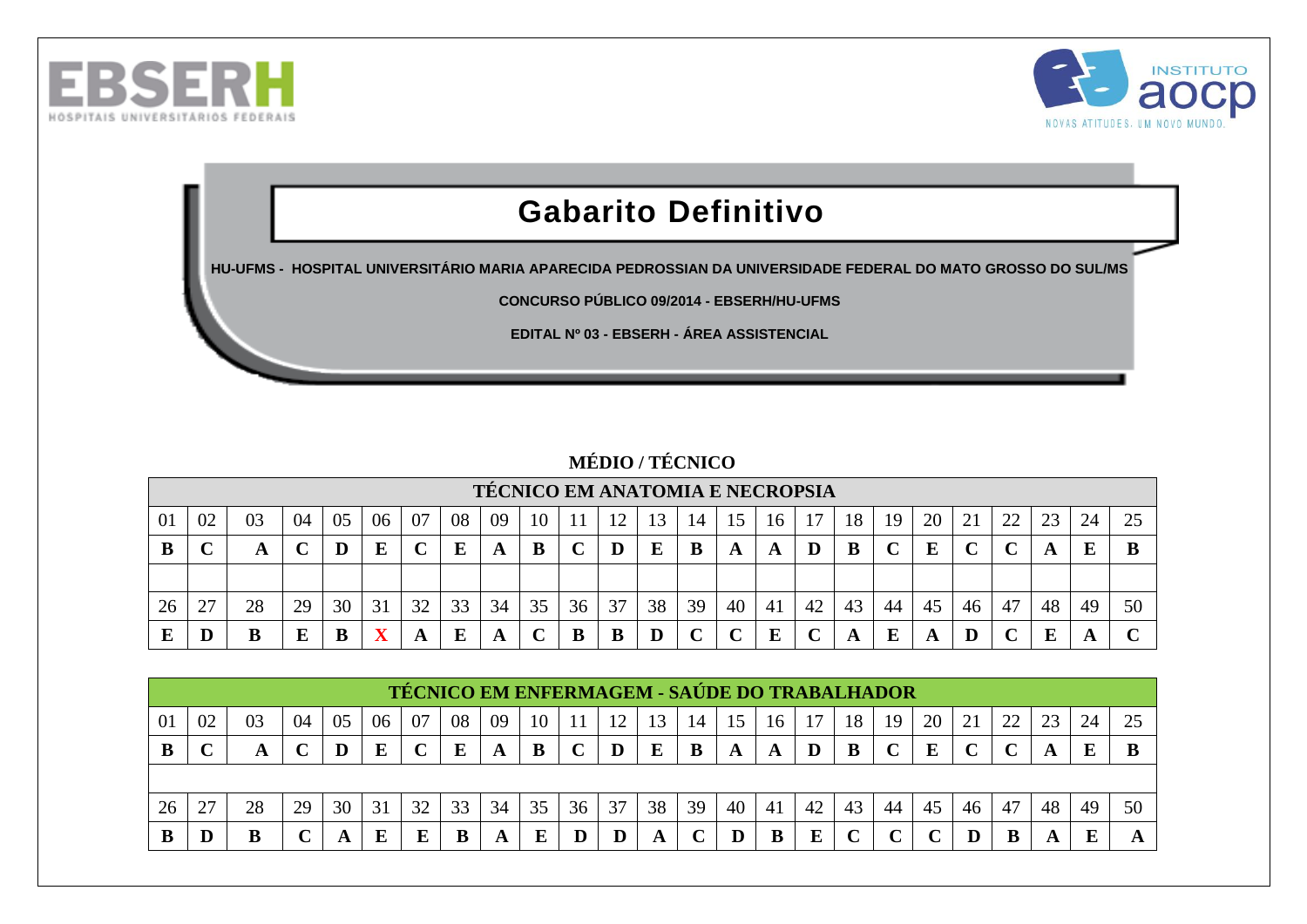|    |              |    |    |    |    |    |    |    |    |    | <b>TÉCNICO EM FARMÁCIA</b> |    |    |    |    |    |    |    |    |    |                     |    |    |    |
|----|--------------|----|----|----|----|----|----|----|----|----|----------------------------|----|----|----|----|----|----|----|----|----|---------------------|----|----|----|
| 01 | 02           | 03 | 04 | 05 | 06 | 07 | 08 | 09 |    |    |                            | 13 | 14 |    | 16 |    | 18 | 19 | 20 | 21 | $\mathcal{D}$<br>∠∠ | 23 | 24 | 25 |
| В  | $\mathbf{r}$ | A  |    | D  | Е  |    | E  | A  | B  |    |                            |    | B  |    | A  |    | B  |    | E  |    |                     | A  | F. |    |
|    |              |    |    |    |    |    |    |    |    |    |                            |    |    |    |    |    |    |    |    |    |                     |    |    |    |
| 26 | 27           | 28 | 29 | 30 | 31 | 32 | 33 | 34 | 35 | 36 | 37                         | 38 | 39 | 40 | 41 | 42 | 43 | 44 | 45 | 46 | 47                  | 48 | 49 | 50 |
| E  | $\sim$       |    |    | A  | B  | D  |    |    |    | A  |                            |    |    |    |    |    |    |    | E  |    | A                   |    |    |    |

|    |          |    |    |    |    |    |    |    |    |    | <b>TÉCNICO EM HISTOLOGIA</b> |    |    |    |    |    |    |    |    |    |    |    |    |    |
|----|----------|----|----|----|----|----|----|----|----|----|------------------------------|----|----|----|----|----|----|----|----|----|----|----|----|----|
| 01 | 02       | 03 | 04 | 05 | 06 | 07 | 08 | 09 | 10 |    | ി                            |    | 14 |    | l6 |    | 18 | 19 | 20 | 21 | 22 | 23 | 24 | 25 |
| B  | ື        |    |    |    | E  |    |    | A  | B  |    |                              | E  | B  | A  | A  |    | B  |    | E  |    |    |    |    |    |
|    |          |    |    |    |    |    |    |    |    |    |                              |    |    |    |    |    |    |    |    |    |    |    |    |    |
| 26 | דר<br>2/ | 28 | 29 | 30 | 31 | 32 | 33 | 34 | 35 | 36 | 37                           | 38 | 39 | 40 | 41 | 42 | 43 | 44 | 45 | 46 | 47 | 48 | 49 | 50 |
|    | A        |    |    |    |    |    |    |    |    |    |                              |    |    |    | B  |    |    |    | D  | A  | E  |    |    |    |

|    |             |    |    |    |    |              |    |    |    |    |    |    | TÉCNICO EM LABORATÓRIO DE PATOLOGIA CLÍNICA |    |    |    |    |    |    |                |    |    |    |    |
|----|-------------|----|----|----|----|--------------|----|----|----|----|----|----|---------------------------------------------|----|----|----|----|----|----|----------------|----|----|----|----|
| 01 | 02          | 03 | 04 | 05 | 06 | 07           | 08 | 09 | 10 |    | 1つ |    |                                             | 15 | 16 |    | 18 | 19 | 20 | $\mathcal{D}1$ | ຳາ | 23 | 24 |    |
|    | $\mathbf C$ |    |    |    | E  | $\mathbf{C}$ | Е  | A  | B  |    |    | E  | B                                           |    | A  |    |    |    | E  |                |    |    |    |    |
|    |             |    |    |    |    |              |    |    |    |    |    |    |                                             |    |    |    |    |    |    |                |    |    |    |    |
| 26 | າາ          | 28 | 29 | 30 | 31 | 32           | 33 | 34 | 35 | 36 | 37 | 38 | 39                                          | 40 | 41 | 42 | 43 | 44 | 45 | 46             | 47 | 48 | 49 | 50 |
|    |             |    |    |    |    |              |    |    |    |    |    |    |                                             |    |    |    |    |    | E  |                |    |    |    |    |

|    |                   |    |    |    |    |             |    |    |    | <b>TÉCNICO EM ÓPTICA</b> |    |    |    |            |    |    |    |    |    |    |    |    |    |    |
|----|-------------------|----|----|----|----|-------------|----|----|----|--------------------------|----|----|----|------------|----|----|----|----|----|----|----|----|----|----|
| 01 | 02                | 03 | 04 | 05 | 06 | 07          | 08 | 09 | 10 |                          | റ  | 13 | 14 | $\sqrt{5}$ | 16 |    | 18 | 19 | 20 |    | 22 | 23 | 24 | 25 |
| В  | $\mathbf{C}$<br>ັ | A  |    | D  | E  | $\mathbf C$ | E  | A  | В  |                          | D  |    | B  | A          | A  | D  | B  |    | E  |    |    |    |    |    |
|    |                   |    |    |    |    |             |    |    |    |                          |    |    |    |            |    |    |    |    |    |    |    |    |    |    |
| 26 | 27                | 28 | 29 | 30 | 31 | 32          | 33 | 34 | 35 | 36                       | 37 | 38 | 39 | 40         | 41 | 42 | 43 | 44 | 45 | 46 | 47 | 48 | 49 | 50 |
|    | D                 |    |    |    |    | A           | D  |    | ы  |                          |    | A  | D  |            | E  |    |    | A  | B  |    |    |    |    |    |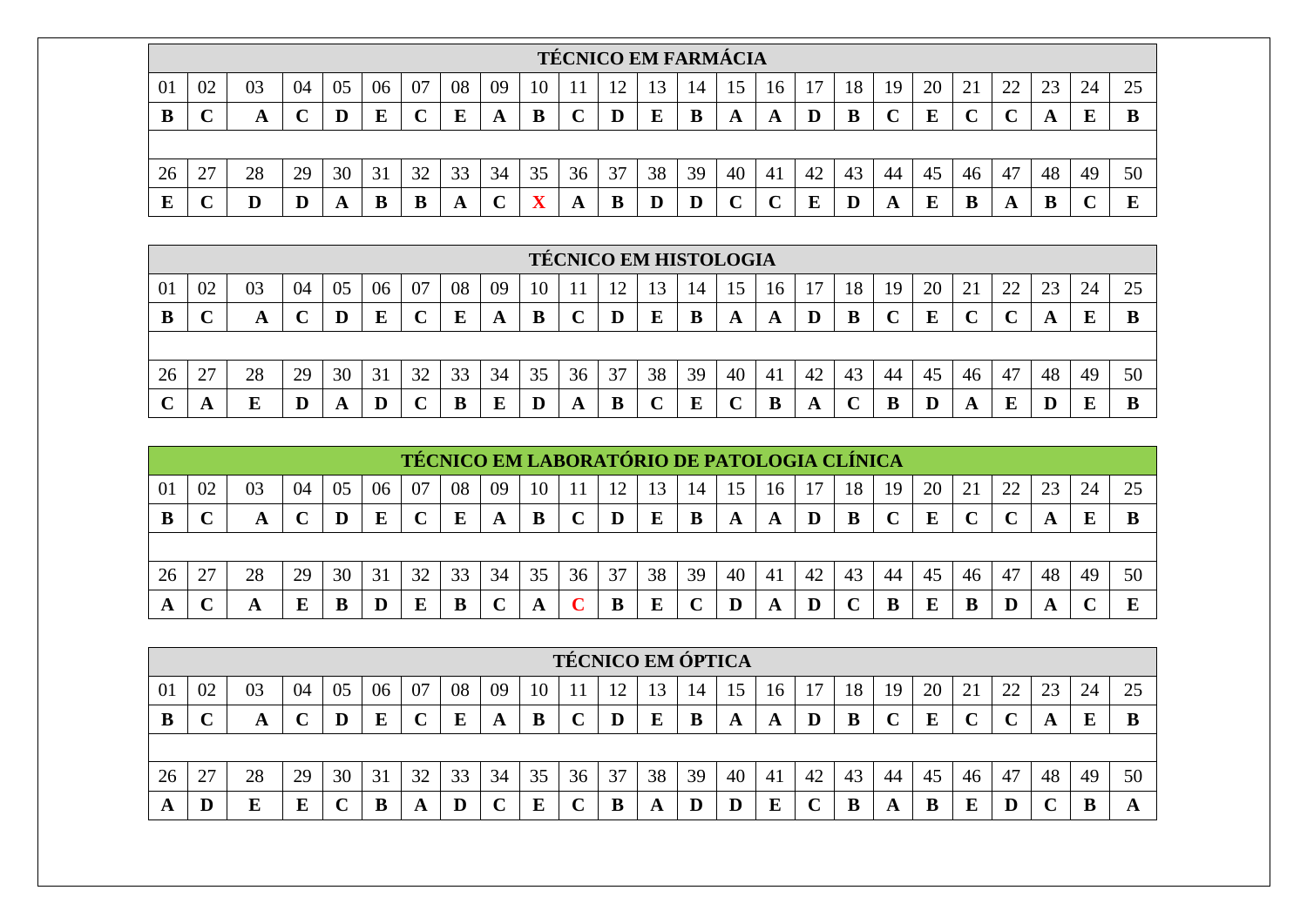|    |        |    |    |    |    |    |    |    |    |    | <b>TÉCNICO EM RADIOLOGIA</b> |    |    |    |    |    |    |    |    |                          |                          |    |    |    |
|----|--------|----|----|----|----|----|----|----|----|----|------------------------------|----|----|----|----|----|----|----|----|--------------------------|--------------------------|----|----|----|
| 01 | 02     | 03 | 04 | 05 | 06 | 07 | 08 | 09 | 10 |    | ി                            | 3  |    |    | 16 |    | 18 | 19 | 20 | $\overline{\phantom{0}}$ | $\overline{\phantom{a}}$ | 23 | 24 | 25 |
| B  | $\sim$ | A  |    | D  | E  |    | E  | A  | B  | ັ  | D                            | E  | B  |    | A  |    | B  |    | E  |                          |                          | A  | E  |    |
|    |        |    |    |    |    |    |    |    |    |    |                              |    |    |    |    |    |    |    |    |                          |                          |    |    |    |
| 26 | 27     | 28 | 29 | 30 | 31 | 32 | 33 | 34 | 35 | 36 | 37                           | 38 | 39 | 40 | 41 | 42 | 43 | 44 | 45 | 46                       | 47                       | 48 | 49 | 50 |
| B  |        |    | A  | ◥  | D  | E  |    |    |    |    |                              |    | A  | A  |    |    |    | A  | B  |                          | A                        |    |    | A  |

|    |        |    |    |    |    |             |    |    |    | <b>TÉCNICO EM RADIOTERAPIA</b> |    |    |    |    |    |    |    |              |    |    |    |    |    |    |
|----|--------|----|----|----|----|-------------|----|----|----|--------------------------------|----|----|----|----|----|----|----|--------------|----|----|----|----|----|----|
| 01 | 02     | 03 | 04 | 05 | 06 | 07          | 08 | 09 | 10 |                                | റ  | 13 | 14 |    | 16 |    | 18 | 19           | 20 | 21 | າາ | 23 | 24 | 25 |
| В  | ⌒<br>◡ | A  |    |    | E  | $\mathbf C$ | E  | A  | B  | ັ                              |    | E  | B  | A  | A  |    | B  | $\mathbf{r}$ | E  |    |    | A  |    |    |
|    |        |    |    |    |    |             |    |    |    |                                |    |    |    |    |    |    |    |              |    |    |    |    |    |    |
| 26 | 27     | 28 | 29 | 30 | 31 | 32          | 33 | 34 | 35 | 36                             | 37 | 38 | 39 | 40 | 41 | 42 | 43 | 44           | 45 | 46 | 47 | 48 | 49 | 50 |
|    | A      | B  | ш  |    | A  |             | D  | A  |    |                                |    | E  | B  | Ε  |    |    | A  |              | В  |    | A  |    |    |    |

|    |           |    |    |    |    |    |    |    |    | <b>TÉCNICO EM SAÚDE BUCAL</b> |    |    |    |    |    |    |    |    |    |             |    |    |    |    |
|----|-----------|----|----|----|----|----|----|----|----|-------------------------------|----|----|----|----|----|----|----|----|----|-------------|----|----|----|----|
| 01 | 02        | 03 | 04 | 05 | 06 | 07 | 08 | 09 | 10 |                               |    |    | 14 | .5 | 16 |    | 18 | 19 | 20 | $\bigcap$ 1 | າາ |    | 24 |    |
| В  | ັ         | A  |    | D  | E  |    | E  | A  | B  |                               |    |    | B  |    | A  |    | В  |    | E  |             |    | L. |    |    |
|    |           |    |    |    |    |    |    |    |    |                               |    |    |    |    |    |    |    |    |    |             |    |    |    |    |
| 26 | 27<br>، ، | 28 | 29 | 30 | 31 | 32 | 33 | 34 | 35 | 36                            | 37 | 38 | 39 | 40 | 41 | 42 | 43 | 44 | 45 | 46          | 47 | 48 | 49 | 50 |
|    | B         |    |    | A  |    |    | П  | В  | D  |                               |    |    |    |    |    |    | A  |    | г  |             |    |    |    |    |

#### **SUPERIOR**

|    |    |    |        |    |    |    |    |    |    |    | <b>ASSISTENTE SOCIAL</b> |    |    |    |    |    |    |    |     |    |    |    |    |    |
|----|----|----|--------|----|----|----|----|----|----|----|--------------------------|----|----|----|----|----|----|----|-----|----|----|----|----|----|
| 01 | 02 | 03 | 04     | U5 | 06 | 07 | 08 | 09 | 10 |    | ⊥ ∠                      |    | 14 | IJ | 16 |    | 18 | 19 | 20  | ∠⊥ | 22 | 23 | 24 | 25 |
| L  | A  |    | B      | В  |    |    |    | E  | B  |    | B                        | A  | E  |    | A  | D  |    |    | в   | O  |    |    | Е  | B  |
|    |    |    |        |    |    |    |    |    |    |    |                          |    |    |    |    |    |    |    |     |    |    |    |    |    |
| 26 | 27 | 28 | 29     | 30 | 31 | 32 | 33 | 34 | 35 | 36 | 37                       | 38 | 39 | 40 | 41 | 42 | 43 | 44 | -45 | 46 | 47 | 48 | 49 | 50 |
| A  |    |    | $\sim$ | E  |    |    | E  |    | A  |    | B                        |    | B  | A  | D  |    | В  |    | A   |    |    |    |    | E  |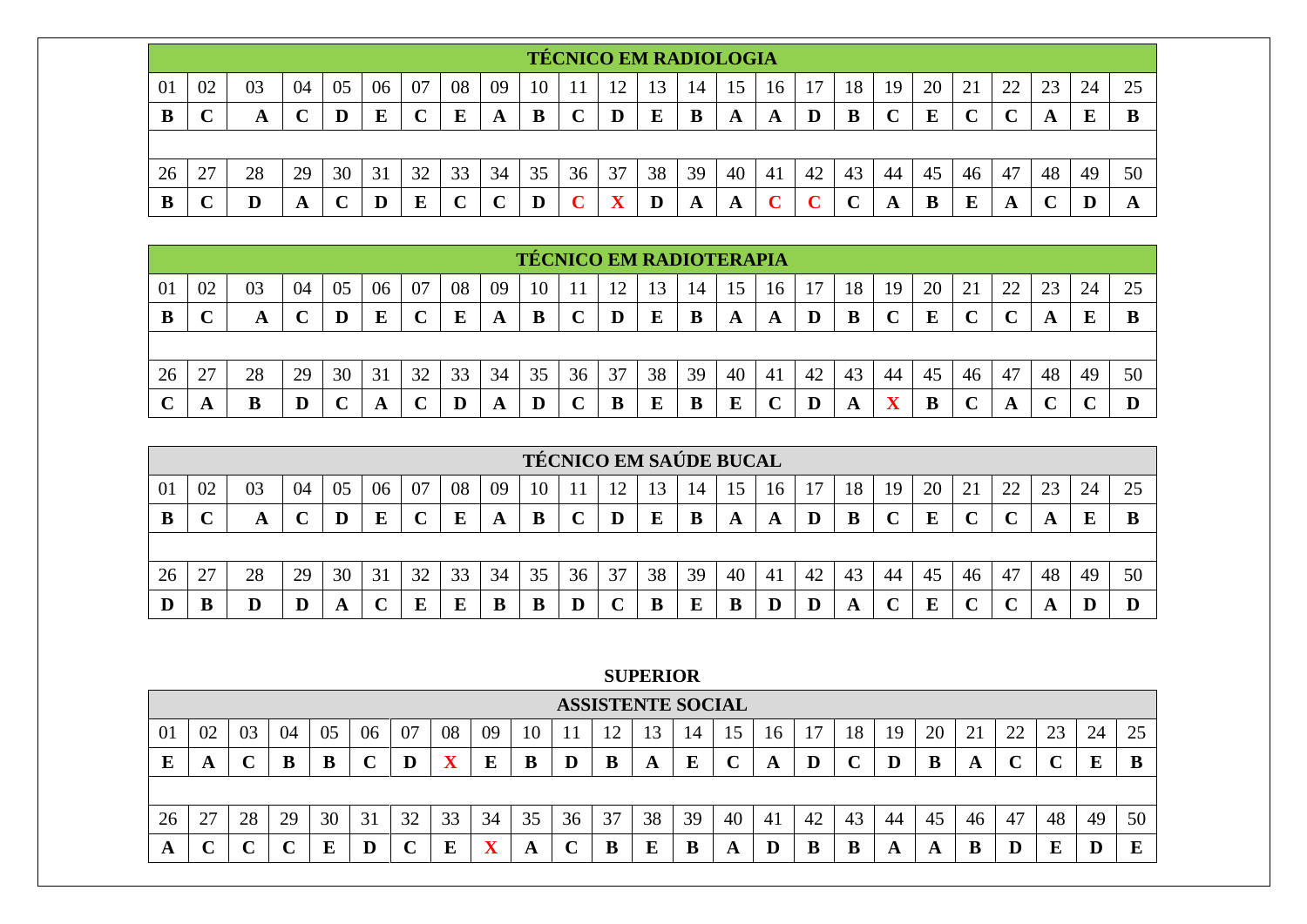|         |    |    |             |    |    |    |                         |    |    |    |    | <b>BIÓLOGO</b> |    |    |    |    |                         |    |              |    |    |    |    |          |
|---------|----|----|-------------|----|----|----|-------------------------|----|----|----|----|----------------|----|----|----|----|-------------------------|----|--------------|----|----|----|----|----------|
| 01      | 02 | 03 | 04          | 05 | 06 | 07 | 08                      | 09 | 10 |    |    |                | 14 |    | 16 |    | 18                      | 19 | 20           | 21 | 22 | 23 | 24 | 25       |
| $\bf E$ | A  |    | B           | B  | ⌒  | D  | $\mathbf X$             | E  | B  | D  | B  | A              | E  |    | A  | D  | $\sim$                  | D  | B            | A  | ⌒  |    | E  | B        |
|         |    |    |             |    |    |    |                         |    |    |    |    |                |    |    |    |    |                         |    |              |    |    |    |    |          |
| 26      | 27 | 28 | 29          | 30 | 31 | 32 | 33                      | 34 | 35 | 36 | 37 | 38             | 39 | 40 | 41 | 42 | 43                      | 44 | 45           | 46 | 47 | 48 | 49 | 50       |
|         | D  |    | $\mathbf C$ | A  |    |    | $\overline{\mathbf{X}}$ | B  | E  | B  | D  | A              | A  | E  |    | A  | $\overline{\mathbf{x}}$ | E  | $\mathbf{C}$ | E  | B  | A  | D  | $\bf{E}$ |

|    |                                                                                                                                 |    |    |    |    |    |    |    |    |    |    | <b>BIOMÉDICO</b> |    |    |    |    |    |    |    |    |    |    |    |    |
|----|---------------------------------------------------------------------------------------------------------------------------------|----|----|----|----|----|----|----|----|----|----|------------------|----|----|----|----|----|----|----|----|----|----|----|----|
| 01 | 08<br>09<br>20<br>つつ<br>24<br>02<br>04<br>06<br>07<br>23<br>03<br>05<br>10<br>18<br>19<br>21<br>13<br>12<br>14<br>L5<br>16<br>∸ |    |    |    |    |    |    |    |    |    |    |                  |    |    |    | 25 |    |    |    |    |    |    |    |    |
| Ε  | A                                                                                                                               |    | B  | B  | ◡  |    | v  |    | B  |    | B  | A                | E  |    | A  |    |    |    | B  |    | ັ  |    |    | B  |
|    |                                                                                                                                 |    |    |    |    |    |    |    |    |    |    |                  |    |    |    |    |    |    |    |    |    |    |    |    |
| 26 | 27                                                                                                                              | 28 | 29 | 30 | 31 | 32 | 33 | 34 | 35 | 36 | 37 | 38               | 39 | 40 | 41 | 42 | 43 | 44 | 45 | 46 | 47 | 48 | 49 | 50 |
| Ε  | ◡                                                                                                                               |    | B  | D  | B  | A  |    | E  |    | A  | E  |                  | ш  |    | B  |    |    | ┳  | A  |    | ш  |    | A  | D  |

|    |                                                                                                                            |    |    |    |                   |    |    |    |    |    | <b>CIRURGIÃO DENTISTA</b> |    |    |    |    |    |    |    |         |    |        |    |    |    |
|----|----------------------------------------------------------------------------------------------------------------------------|----|----|----|-------------------|----|----|----|----|----|---------------------------|----|----|----|----|----|----|----|---------|----|--------|----|----|----|
| 01 | 08<br>02<br>04<br>20<br>22<br>06<br>07<br>09<br>23<br>03<br>05<br>24<br>10<br>13<br>18<br>12<br>19<br>21<br>15<br>14<br>16 |    |    |    |                   |    |    |    |    |    |                           |    |    |    |    | 25 |    |    |         |    |        |    |    |    |
| E  | A                                                                                                                          |    | B  |    | $\mathbf{C}$<br>֊ |    | v  |    | B  | D  | B                         | A  | E  |    | A  |    |    |    | B       | A  | $\sim$ |    | E  | B  |
|    |                                                                                                                            |    |    |    |                   |    |    |    |    |    |                           |    |    |    |    |    |    |    |         |    |        |    |    |    |
| 26 | 27                                                                                                                         | 28 | 29 | 30 | 31                | 32 | 33 | 34 | 35 | 36 | 37                        | 38 | 39 | 40 | 41 | 42 | 43 | 44 | 45      | 46 | 47     | 48 | 49 | 50 |
| D  | A                                                                                                                          |    | D  |    | E                 |    | A  |    |    |    |                           | E  | B  |    | A  |    | B  |    | $\bf D$ |    |        |    |    |    |

|                |    |    |    |    |    |    |    | <b>CIRURGIÃO DENTISTA - CIRURGIA E TRAUMATOLOGIA BUCO-MAXILO-FACIAIS</b> |               |    |    |    |    |    |        |    |        |    |    |    |    |    |    |    |
|----------------|----|----|----|----|----|----|----|--------------------------------------------------------------------------|---------------|----|----|----|----|----|--------|----|--------|----|----|----|----|----|----|----|
| 0 <sup>1</sup> | 02 | 03 | 04 | 05 | 06 | 07 | 08 | 09                                                                       | 10            |    | 12 | 3  | 14 | 15 | 16     |    | 18     | 19 | 20 |    |    | 23 | 24 | 25 |
| E              | A  |    | B  |    |    |    |    |                                                                          | В             |    | B  |    | E  |    | A      | D  |        |    | B  | A  |    |    | E  |    |
|                |    |    |    |    |    |    |    |                                                                          |               |    |    |    |    |    |        |    |        |    |    |    |    |    |    |    |
| 26             |    | 28 | 29 | 30 | 31 | 32 | 33 | 34                                                                       | 35            | 36 | 37 | 38 | 39 | 40 | 41     | 42 | 43     | 44 | 45 | 46 | 47 | 48 | 49 | 50 |
|                |    |    |    |    | A  |    | E  |                                                                          | $\mathcal{C}$ |    |    |    |    | E  | $\sim$ | E  | $\sim$ | A  | B  | в  | A  | A  | E  |    |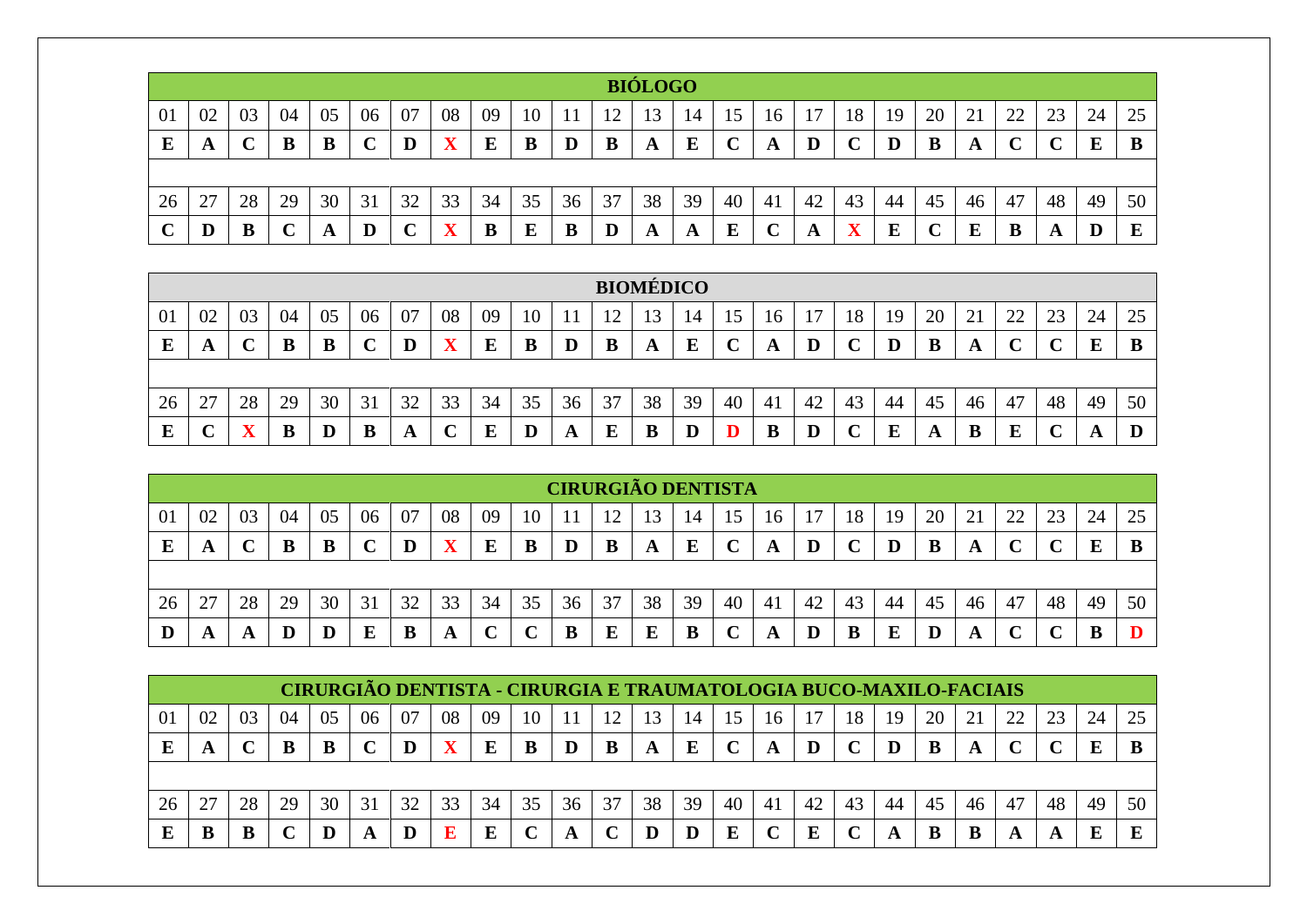|    |                                                                                                                       |    |    |    |    |    |    |    |    |    | <b>ENFERMEIRO - ASSISTENCIAL</b> |    |    |    |    |    |    |    |    |    |    |    |    |    |
|----|-----------------------------------------------------------------------------------------------------------------------|----|----|----|----|----|----|----|----|----|----------------------------------|----|----|----|----|----|----|----|----|----|----|----|----|----|
| 01 | 08<br>20<br>02<br>03<br>05<br>07<br>09<br>18<br>21<br>22<br>23<br>24<br>25<br>10<br>19<br>-04<br>14<br>U6<br>L5<br>16 |    |    |    |    |    |    |    |    |    |                                  |    |    |    |    |    |    |    |    |    |    |    |    |    |
| E  | <b>A A</b>                                                                                                            |    |    | B  |    | D  |    |    |    |    | B                                | A  | E  |    | A  |    |    |    | B  |    |    |    | Ľ  | B  |
|    |                                                                                                                       |    |    |    |    |    |    |    |    |    |                                  |    |    |    |    |    |    |    |    |    |    |    |    |    |
| 26 | $\sim$<br>∠.                                                                                                          | 28 | 29 | 30 | 31 | 32 | 33 | 34 | 35 | 36 | 37                               | 38 | 39 | 40 | 41 | 42 | 43 | 44 | 45 | 46 | 47 | 48 | 49 | 50 |
| В  | B                                                                                                                     |    |    | A  |    |    | A  |    | D  |    | E                                |    | B  |    | ш  | в  | E  |    | A  |    | F. |    | ш  |    |

|    |                                                                                                                      |    |    |    |    |    |             |    |    |    |    |    |    |    |    | ENFERMEIRO - CARDIOLOGIA - HEMODINÂMICA |    |    |    |    |    |    |    |    |
|----|----------------------------------------------------------------------------------------------------------------------|----|----|----|----|----|-------------|----|----|----|----|----|----|----|----|-----------------------------------------|----|----|----|----|----|----|----|----|
| 01 | 02<br>20<br>04<br>06<br>08<br>$\gamma\gamma$<br>24<br>07<br>03<br>09<br>18<br>05<br>10<br>19<br>13<br>14<br>C.<br>16 |    |    |    |    |    |             |    |    |    |    |    |    |    |    |                                         |    |    |    |    |    |    |    |    |
|    | A                                                                                                                    |    | B  | B  |    |    | $\mathbf X$ | E  | B  |    | B  | A  | E  |    | A  | D                                       |    |    | B  |    |    |    | E  |    |
|    |                                                                                                                      |    |    |    |    |    |             |    |    |    |    |    |    |    |    |                                         |    |    |    |    |    |    |    |    |
| 26 | 27                                                                                                                   | 28 | 29 | 30 | 31 | 32 | 33          | 34 | 35 | 36 | 37 | 38 | 39 | 40 | 41 | 42                                      | 43 | 44 | 45 | 46 | 47 | 48 | 49 | 50 |
|    | D                                                                                                                    |    | A  | В  | D  |    | Е           |    | E  |    |    |    |    |    |    |                                         | A  |    |    |    |    | A  | A  |    |

|    |                                                                                                                 |    |    |    |    |    |    |    |    |    | <b>ENFERMEIRO - CARDIOLOGIA - PERFUSIONISTA</b> |    |    |    |    |    |    |    |    |    |    |    |     |    |
|----|-----------------------------------------------------------------------------------------------------------------|----|----|----|----|----|----|----|----|----|-------------------------------------------------|----|----|----|----|----|----|----|----|----|----|----|-----|----|
| 01 | 02<br>08<br>18<br>20<br>04<br>23<br>03<br>05<br>06<br>07<br>09<br>10<br>$\sqrt{2}$<br>19<br>24<br>3<br>16<br>14 |    |    |    |    |    |    |    |    |    |                                                 |    |    |    |    |    |    |    |    |    |    |    |     |    |
|    | A                                                                                                               |    |    |    |    |    |    | E  |    |    | В                                               | A  | E  |    | A  |    |    |    | B  |    |    |    |     |    |
|    |                                                                                                                 |    |    |    |    |    |    |    |    |    |                                                 |    |    |    |    |    |    |    |    |    |    |    |     |    |
| 26 |                                                                                                                 | 28 | 29 | 30 | 31 | 32 | 33 | 34 | 35 | 36 | 37                                              | 38 | 39 | 40 | 41 | 42 | 43 | 44 | 45 | 46 | 47 | 48 | 49  | 50 |
|    |                                                                                                                 |    |    |    | A  |    | B  | A  | E  |    | E                                               |    | A  |    | B  |    |    | A  | E  |    | A  |    | - 7 |    |

|    |                                                                                                                       |    |    |    |    |    |    |    |    |    | <b>ENFERMEIRO - NEFROLOGIA</b> |    |    |    |    |    |    |    |    |    |    |    |    |    |
|----|-----------------------------------------------------------------------------------------------------------------------|----|----|----|----|----|----|----|----|----|--------------------------------|----|----|----|----|----|----|----|----|----|----|----|----|----|
| 01 | 20<br>02<br>04<br>08<br>18<br>22<br>24<br>06<br>10<br>25<br>-07<br>09<br>21<br>03<br>05<br>19<br>- 2<br>3<br>16<br>14 |    |    |    |    |    |    |    |    |    |                                |    |    |    |    |    |    |    |    |    |    |    |    |    |
|    | A                                                                                                                     |    | B  |    |    |    |    | F  |    |    | В                              | A  | E  |    | A  |    |    |    | B  | Ð  |    |    | E  |    |
|    |                                                                                                                       |    |    |    |    |    |    |    |    |    |                                |    |    |    |    |    |    |    |    |    |    |    |    |    |
| 26 | 27                                                                                                                    | 28 | 29 | 30 | 31 | 30 | 33 | 34 | 35 | 36 | 37                             | 38 | 39 | 40 | 41 | 42 | 43 | 44 | 45 | 46 | 47 | 48 | 49 | 50 |
|    | A                                                                                                                     |    | A  |    | A  |    | A  |    |    |    |                                |    | B  |    |    |    | E  |    | E  |    |    | т  |    |    |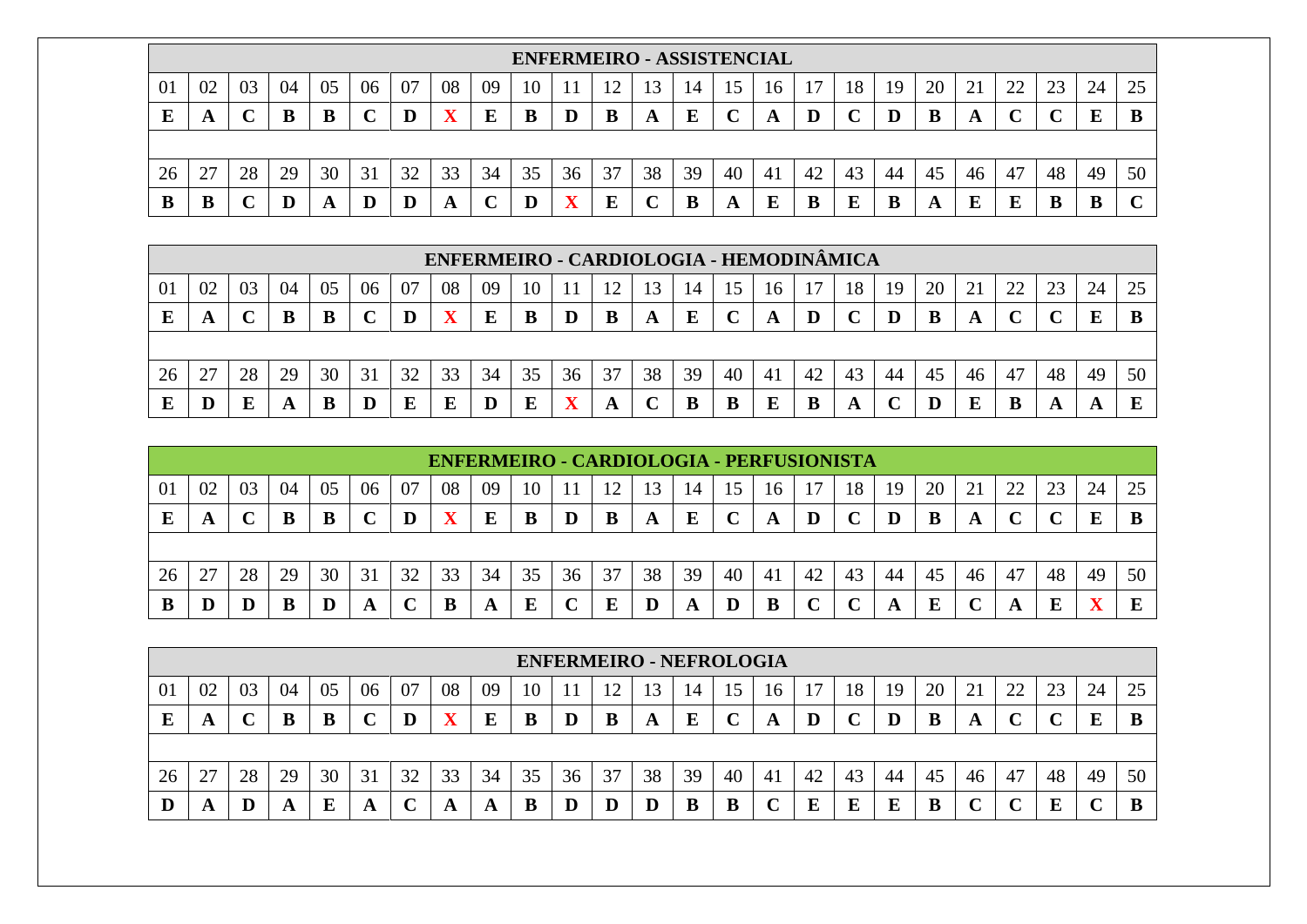|    |                                                                                                          |    |    |    |    |    |    |    |    |    | <b>ENFERMEIRO - ONCOLOGIA</b> |    |    |    |    |    |    |    |        |    |    |    |    |    |
|----|----------------------------------------------------------------------------------------------------------|----|----|----|----|----|----|----|----|----|-------------------------------|----|----|----|----|----|----|----|--------|----|----|----|----|----|
| 01 | 08<br>02<br>07<br>20<br>05<br>06<br>09<br>18<br>23<br>03<br>10<br>22<br>24<br>04<br>19<br>16<br>14<br>13 |    |    |    |    |    |    |    |    |    |                               |    |    |    |    | 25 |    |    |        |    |    |    |    |    |
|    | A                                                                                                        |    |    |    |    |    | v  | E  |    |    | B                             | A  | E  |    | A  |    |    |    | В      |    |    |    | E  |    |
|    |                                                                                                          |    |    |    |    |    |    |    |    |    |                               |    |    |    |    |    |    |    |        |    |    |    |    |    |
| 26 | 27                                                                                                       | 28 | 29 | 30 | 31 | 32 | 33 | 34 | 35 | 36 | 37                            | 38 | 39 | 40 | 41 | 42 | 43 | 44 | 45     | 46 | 47 | 48 | 49 | 50 |
|    |                                                                                                          |    |    | A  |    |    |    |    |    | A  | B                             |    | B  |    |    |    |    | ы  | г<br>L |    |    |    |    |    |

|    |                                                                                                         |    |    |    |    |    | ENFERMEIRO - SAÚDE DA CRIANÇA E DO ADOLESCENTE |    |    |    |    |    |    |    |    |    |    |    |    |    |    |    |    |    |
|----|---------------------------------------------------------------------------------------------------------|----|----|----|----|----|------------------------------------------------|----|----|----|----|----|----|----|----|----|----|----|----|----|----|----|----|----|
| 01 | 08<br>20<br>22<br>02<br>07<br>24<br>04<br>05<br>06<br>09<br>18<br>03<br>10<br>12<br>3<br>19<br>14<br>16 |    |    |    |    |    |                                                |    |    |    |    |    |    |    |    |    |    |    |    |    |    |    |    |    |
| Е  | A                                                                                                       |    | B  | B  |    |    |                                                |    |    |    |    | A  | E  |    | A  |    |    |    |    |    |    |    |    |    |
|    |                                                                                                         |    |    |    |    |    |                                                |    |    |    |    |    |    |    |    |    |    |    |    |    |    |    |    |    |
|    |                                                                                                         |    |    |    |    |    |                                                |    |    |    |    |    |    |    |    |    |    |    |    |    |    |    |    |    |
| 26 | 27                                                                                                      | 28 | 29 | 30 | 31 | 32 | 33                                             | 34 | 35 | 36 | 37 | 38 | 39 | 40 | 41 | 42 | 43 | 44 | 45 | 46 | 47 | 48 | 49 | 50 |

|    |                                                                                                                      |    |    |    |                   |    |    |    |    |    |    |              |    |    |    | ENFERMEIRO - SAÚDE DA MULHER - OBSTETRÍCIA |    |    |    |    |    |    |    |    |
|----|----------------------------------------------------------------------------------------------------------------------|----|----|----|-------------------|----|----|----|----|----|----|--------------|----|----|----|--------------------------------------------|----|----|----|----|----|----|----|----|
| 01 | 02<br>08<br>20<br>04<br>06<br>22<br>09<br>23<br>24<br>03<br>05<br>07<br>10<br>13<br>18<br>19<br>12<br>14<br>15<br>16 |    |    |    |                   |    |    |    |    |    |    |              |    |    |    | 25                                         |    |    |    |    |    |    |    |    |
| E  |                                                                                                                      |    |    |    | $\mathbf{C}$<br>ັ |    | v  |    | B  |    |    | $\mathbf{A}$ | E  |    | A  |                                            |    |    |    |    |    |    | E  |    |
|    |                                                                                                                      |    |    |    |                   |    |    |    |    |    |    |              |    |    |    |                                            |    |    |    |    |    |    |    |    |
| 26 |                                                                                                                      | 28 | 29 | 30 | 31                | 32 | 33 | 34 | 35 | 36 | 37 | 38           | 39 | 40 | 41 | 42                                         | 43 | 44 | 45 | 46 | 47 | 48 | 49 | 50 |
|    |                                                                                                                      |    | E  |    | A                 |    | D  |    |    |    | A  |              | B  |    |    |                                            | E  |    |    |    |    |    |    |    |

|    |                                                                                                              |    |    |    |    |    |    | <b>ENFERMEIRO - SAÚDE DO TRABALHADOR</b> |    |    |    |    |    |    |     |    |    |    |    |    |    |    |    |    |
|----|--------------------------------------------------------------------------------------------------------------|----|----|----|----|----|----|------------------------------------------|----|----|----|----|----|----|-----|----|----|----|----|----|----|----|----|----|
| 01 | 25<br>08<br>02<br>04<br>05<br>07<br>09<br>20<br>24<br>06<br>18<br>03<br>ി<br>10<br>3<br>19<br>14<br>16<br>∠∠ |    |    |    |    |    |    |                                          |    |    |    |    |    |    |     |    |    |    |    |    |    |    |    |    |
| L  | A                                                                                                            |    | B  |    |    |    |    |                                          | B  |    | B  | A  | E  |    | A   | D  |    |    | В  | A  |    |    | E  |    |
|    |                                                                                                              |    |    |    |    |    |    |                                          |    |    |    |    |    |    |     |    |    |    |    |    |    |    |    |    |
| 26 | $\mathcal{L}$                                                                                                | 28 | 29 | 30 | 31 | 32 | 33 | 34                                       | 35 | 36 | 37 | 38 | 39 | 40 | -41 | 42 | 43 | 44 | 45 | 46 | 47 | 48 | 49 | 50 |
|    |                                                                                                              |    |    |    |    |    | D  |                                          | A  |    | В  |    | В  |    | A   |    |    |    | E  |    |    |    | Е  |    |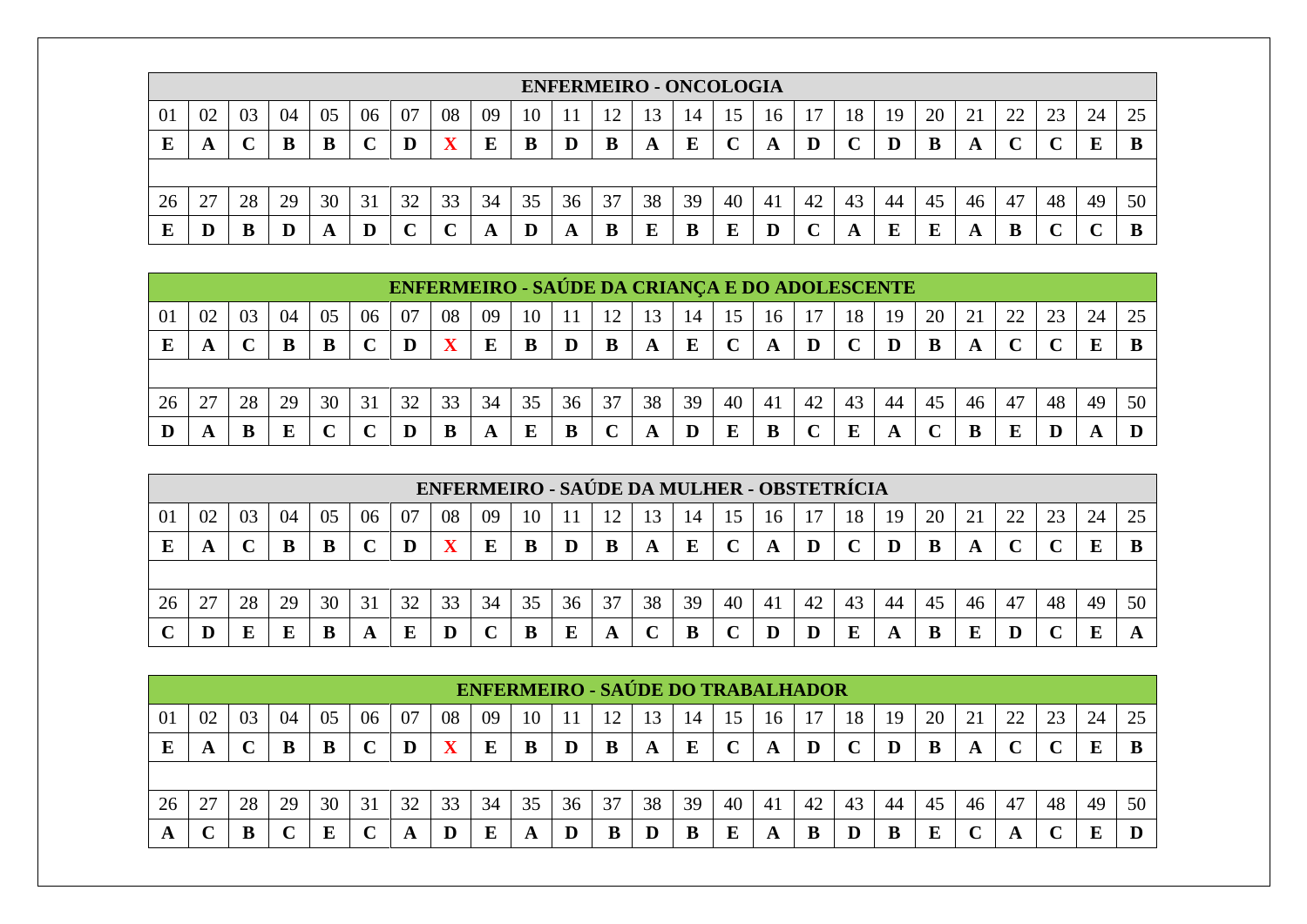|    |                                                                                                                            |    |    |    |              |    |                         |    |    |    | <b>ENFERMEIRO - TERAPIA INTENSIVA</b> |    |    |    |    |    |    |    |    |    |    |     |    |    |
|----|----------------------------------------------------------------------------------------------------------------------------|----|----|----|--------------|----|-------------------------|----|----|----|---------------------------------------|----|----|----|----|----|----|----|----|----|----|-----|----|----|
| 01 | 08<br>20<br>03<br>22<br>05<br>09<br>23<br>02<br>04<br>18<br>07<br>19<br>25<br>10<br>13<br>21<br>24<br>06<br>14<br>L5<br>16 |    |    |    |              |    |                         |    |    |    |                                       |    |    |    |    |    |    |    |    |    |    |     |    |    |
| E  | Ð                                                                                                                          |    |    | B  |              | D  | $\overline{\mathbf{x}}$ | E  |    |    | B                                     | A  | E  |    | A  |    |    |    | B  |    |    |     |    | B  |
|    |                                                                                                                            |    |    |    |              |    |                         |    |    |    |                                       |    |    |    |    |    |    |    |    |    |    |     |    |    |
| 26 | $\cap$<br>$\overline{\phantom{a}}$                                                                                         | 28 | 29 | 30 | 31           | 32 | 33                      | 34 | 35 | 36 | 37                                    | 38 | 39 | 40 | 41 | 42 | 43 | 44 | 45 | 46 | 47 | 48  | 49 | 50 |
| D  | B                                                                                                                          |    |    |    | $\bf \Gamma$ |    |                         |    | D  |    |                                       | B  | A  |    | A  |    | E  |    |    |    | A  | . . | ш  |    |

|    |    |    |    |    |    |    |    |    |    |    |    |    |    |    |     | ENFERMEIRO - TERAPIA INTENSIVA PEDIÁTRICA |             |    |    |    |    |    |    |    |
|----|----|----|----|----|----|----|----|----|----|----|----|----|----|----|-----|-------------------------------------------|-------------|----|----|----|----|----|----|----|
| 01 | 02 | 03 | 04 | 05 | 06 | 07 | 08 | 09 | 10 |    | ാ  | 3  | 14 | 15 | 16  |                                           | 18          | 19 | 20 |    | 22 |    | 24 |    |
| Е  | A  |    | B  | B  |    |    |    | Е  |    | D  | B  | A  | E  |    | A   |                                           | $\mathbf C$ |    | В  | A  |    |    |    |    |
|    |    |    |    |    |    |    |    |    |    |    |    |    |    |    |     |                                           |             |    |    |    |    |    |    |    |
| 26 | 27 | 28 | 29 | 30 | 31 | 32 | 33 | 34 | 35 | 36 | 37 | 38 | 39 | 40 | -41 | 42                                        | 43          | 44 | 45 | 46 | 47 | 48 | 49 | 50 |
|    | B  | A  |    |    |    |    |    |    | A  | E  |    |    |    | E  | A   |                                           |             |    | E  |    | A  |    |    |    |

|    |    |    |    |    |    |    |             |    |        |    | <b>ENFERMEIRO - VIGILÂNCIA</b> |    |    |    |    |    |             |    |    |    |            |    |    |    |
|----|----|----|----|----|----|----|-------------|----|--------|----|--------------------------------|----|----|----|----|----|-------------|----|----|----|------------|----|----|----|
| 01 | 02 | 03 | 04 | 05 | 06 | 07 | 08          | 09 | 10     |    |                                | 13 | 14 | 15 | 16 |    | 18          | 19 | 20 | 21 | 22         |    | 24 |    |
| E  | A  |    |    |    |    | D  | $\mathbf X$ | E  | B      |    | B                              | A  | E  |    | A  | D  | $\mathbf C$ |    | B  | A  | $\sqrt{ }$ |    | E  |    |
|    |    |    |    |    |    |    |             |    |        |    |                                |    |    |    |    |    |             |    |    |    |            |    |    |    |
| 26 | 27 | 28 | 29 | 30 | 31 | 32 | 33          | 34 | 35     | 36 | 37                             | 38 | 39 | 40 | 41 | 42 | 43          | 44 | 45 | 46 | 47         | 48 | 49 | 50 |
|    |    |    |    |    | D  |    | E           | B  | $\sim$ |    | E                              | E  |    |    | A  |    | E           | A  | A  |    | E          | Б  |    |    |

|    |    |    |    |    |    |         |    |    |    |    | <b>FARMACÊUTICO</b> |    |    |    |    |    |    |    |    |    |        |    |    |    |
|----|----|----|----|----|----|---------|----|----|----|----|---------------------|----|----|----|----|----|----|----|----|----|--------|----|----|----|
| 01 | 02 | 03 | 04 | 05 | 06 | 07      | 08 | 09 | 10 |    |                     | 15 | 14 | 15 | 16 |    | 18 | 19 | 20 | 21 | 22     |    | 24 | 25 |
| E  | A  |    |    |    |    | $\bf D$ | X  | E  | B  |    | B                   | A  | E  |    | A  | D  |    |    | B  | A  | $\sim$ |    | E  |    |
|    |    |    |    |    |    |         |    |    |    |    |                     |    |    |    |    |    |    |    |    |    |        |    |    |    |
| 26 | 27 | 28 | 29 | 30 | 31 | 32      | 33 | 34 | 35 | 36 | 37                  | 38 | 39 | 40 | 41 | 42 | 43 | 44 | 45 | 46 | 47     | 48 | 49 | 50 |
|    | B  |    | в  | A  | D  |         | A  |    | E  |    | $\curvearrowright$  | E  | E  |    | A  |    |    | A  |    | D  | A      | т  | B  |    |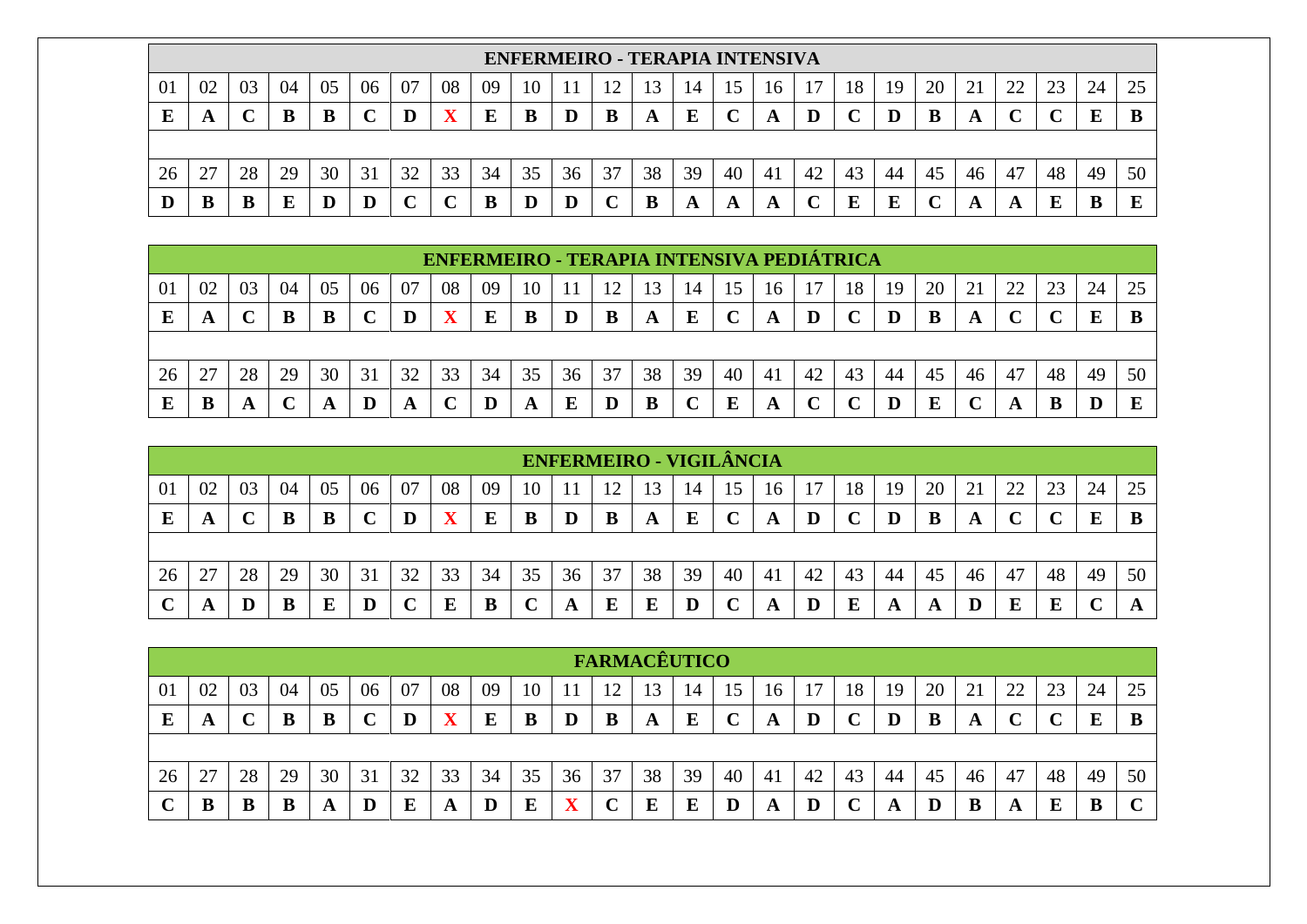|    |    |    |    |    |    |    |    | FÍSICO - FÍSICA MÉDICA - RADIODIAGNÓSTICO |    |    |    |    |    |    |    |    |                             |    |    |    |        |    |    |    |
|----|----|----|----|----|----|----|----|-------------------------------------------|----|----|----|----|----|----|----|----|-----------------------------|----|----|----|--------|----|----|----|
| 01 | 02 | 03 | 04 | 05 | 06 | 07 | 08 | 09                                        | 10 |    |    |    | 14 | 15 | 16 |    | 18                          | 19 | 20 | 21 | 22     |    | 24 | 25 |
| E  |    |    | B  |    |    |    |    | E                                         | B  |    |    | A  | E  |    | A  | D  | $\mathcal{C}_{\mathcal{C}}$ |    | B  |    | $\sim$ |    | E  |    |
|    |    |    |    |    |    |    |    |                                           |    |    |    |    |    |    |    |    |                             |    |    |    |        |    |    |    |
| 26 |    | 28 | 29 | 30 | 31 | 32 | 33 | 34                                        | 35 | 36 | 37 | 38 | 39 | 40 | 41 | 42 | 43                          | 44 | 45 | 46 | 47     | 48 | 49 | 50 |
| В  | ю  |    |    |    |    |    |    | В                                         | E  |    |    |    | D  |    |    |    |                             |    | A  |    |        |    |    |    |

|    |    |    |    |    |    |    |    |    |    |    |    | <b>FISIOTERAPEUTA</b> |    |    |    |    |    |    |    |    |    |    |    |             |
|----|----|----|----|----|----|----|----|----|----|----|----|-----------------------|----|----|----|----|----|----|----|----|----|----|----|-------------|
| 01 | 02 | 03 | 04 | 05 | 06 | 07 | 08 | 09 | 10 |    | 12 | 13                    | 14 | 15 | 16 |    | 18 | 19 | 20 | 21 | 22 | 23 | 24 | 25          |
| E  | A  |    | B  | В  | ັ  |    | v  |    | B  |    | B  | A                     | E  |    | A  |    |    |    |    | A  |    |    | E  |             |
|    |    |    |    |    |    |    |    |    |    |    |    |                       |    |    |    |    |    |    |    |    |    |    |    |             |
| 26 | 27 | 28 | 29 | 30 | 31 | 32 | 33 | 34 | 35 | 36 | 37 | 38                    | 39 | 40 | 41 | 42 | 43 | 44 | 45 | 46 | 47 | 48 | 49 | 50          |
| D  | A  |    | E  | B  | A  |    | E  |    | IJ | A  | B  |                       |    |    | B  | E  | A  |    |    | A  | E  | В  | D  | $\mathbf C$ |

|    |        |    |    |    |    |    |    | FISIOTERAPEUTA - TERAPIA INTENSIVA |    |    |    |    |    |    |    |    |    |    |    |               |    |              |    |    |
|----|--------|----|----|----|----|----|----|------------------------------------|----|----|----|----|----|----|----|----|----|----|----|---------------|----|--------------|----|----|
| 01 | 02     | 03 | 04 | 05 | 06 | 07 | 08 | 09                                 | 10 |    | ി  | 3  | 14 | 15 | 16 |    | 18 | 19 | 20 | $\mathcal{L}$ |    | $\cap$<br>23 | 24 | 25 |
|    |        |    | B  |    |    |    |    |                                    | B  |    | в  |    | E  |    | A  |    |    |    | В  | A             |    |              | E  |    |
|    |        |    |    |    |    |    |    |                                    |    |    |    |    |    |    |    |    |    |    |    |               |    |              |    |    |
| 26 | $\cap$ | 28 | 29 | 30 | 31 | 32 | 33 | 34                                 | 35 | 36 | 37 | 38 | 39 | 40 | 41 | 42 | 43 | 44 | 45 | 46            | 47 | 48           | 49 | 50 |
|    |        |    |    |    | A  |    |    |                                    |    |    | в  |    |    | B  |    |    |    |    | E  | E             |    |              | Ð  |    |

|    |        |    |    |    |    |    |             |    |    |    |    |    |    |    |    | FISIOTERAPEUTA - TERAPIA INTENSIVA NEONATAL |    |    |    |    |    |    |    |    |
|----|--------|----|----|----|----|----|-------------|----|----|----|----|----|----|----|----|---------------------------------------------|----|----|----|----|----|----|----|----|
| 01 | 02     | 03 | 04 | 05 | 06 | 07 | 08          | 09 | 10 |    | 12 | 13 | 14 | 15 | 16 |                                             | 18 | 19 | 20 |    | 22 | 23 | 24 |    |
|    | A      |    |    |    |    | D  | $\mathbf X$ |    | B  |    | B  |    | E  |    | A  |                                             |    |    |    | A  |    |    | E  |    |
|    |        |    |    |    |    |    |             |    |    |    |    |    |    |    |    |                                             |    |    |    |    |    |    |    |    |
| 26 |        | 28 | 29 | 30 | 31 | 32 | 33          | 34 | 35 | 36 | 37 | 38 | 39 | 40 | 41 | 42                                          | 43 | 44 | 45 | 46 | 47 | 48 | 49 | 50 |
| A  | $\sim$ |    |    |    | D  | A  | B           |    | E  |    | A  | F  | E  |    |    |                                             |    |    |    |    |    | B  |    | E  |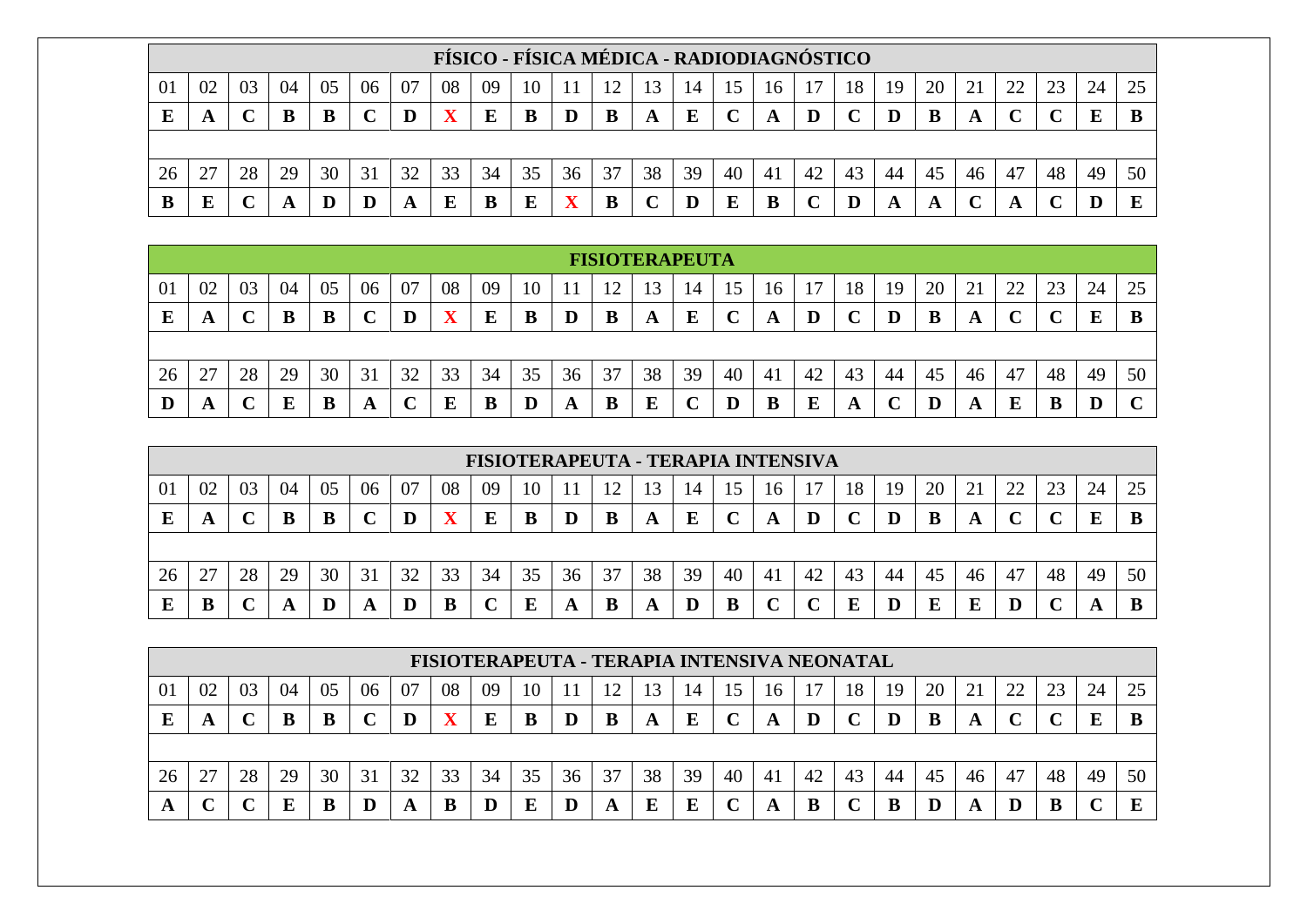|        |        |    |    |    |    |    |    |    |    |    |     | <b>FONOAUDIÓLOGO</b> |          |    |    |    |             |    |    |    |    |    |    |    |
|--------|--------|----|----|----|----|----|----|----|----|----|-----|----------------------|----------|----|----|----|-------------|----|----|----|----|----|----|----|
| 01     | 02     | 03 | 04 | 05 | 06 | 07 | 08 | 09 | 10 |    | 1 ೧ | 3                    | 14       | 15 | 16 |    | 18          | 19 | 20 | 21 | 22 | 23 | 24 | 25 |
| E      | A      |    |    |    |    |    |    | E  | B  |    | B   | A                    | $\bf{E}$ |    | A  |    | $\mathbf C$ |    | B  |    |    |    | E  |    |
|        |        |    |    |    |    |    |    |    |    |    |     |                      |          |    |    |    |             |    |    |    |    |    |    |    |
| 26     | 27     | 28 | 29 | 30 | 31 | 32 | 33 | 34 | 35 | 36 | 37  | 38                   | 39       | 40 | 41 | 42 | 43          | 44 | 45 | 46 | 47 | 48 | 49 | 50 |
| $\sim$ | $\sim$ |    | D  |    | A  | B  | E  | В  | A  | Е  | A   |                      | B        |    | A  | E  | B           |    | D  | A  | E  |    | В  | D  |

|    |    |    |    |    |    |    |    |    |    |    | <b>NUTRICIONISTA</b> |    |         |    |    |     |    |    |    |                |    |    |    |        |
|----|----|----|----|----|----|----|----|----|----|----|----------------------|----|---------|----|----|-----|----|----|----|----------------|----|----|----|--------|
| 01 | 02 | 03 | 04 | 05 | 06 | 07 | 08 | 09 | 10 |    | ി                    | 3  | 14      |    | 16 |     | 18 | 19 | 20 | $\overline{2}$ | 22 | 23 | 24 | 25     |
| E  | A  |    | В  | В  |    |    | w  |    | D  |    | B                    | A  | E       |    | A  |     |    |    |    | A              |    |    | Е  | B      |
|    |    |    |    |    |    |    |    |    |    |    |                      |    |         |    |    |     |    |    |    |                |    |    |    |        |
| 26 | 27 | 28 | 29 | 30 | 31 | 32 | 33 | 34 | 35 | 36 | 37                   | 38 | 39      | 40 | 41 | -42 | 43 | 44 | 45 | 46             | 47 | 48 | 49 | 50     |
|    | D  | A  | E  |    | E  | Đ  | πz |    | A  |    |                      | A  | $\bf D$ |    | E  |     |    |    | E  |                | В  | A  | E  | $\sim$ |

|    |    |    |    |    |    |    |    |    |    |    |    | <b>PEDAGOGO</b> |    |                 |    |    |    |    |    |    |        |    |    |    |
|----|----|----|----|----|----|----|----|----|----|----|----|-----------------|----|-----------------|----|----|----|----|----|----|--------|----|----|----|
| 01 | 02 | 03 | 04 | 05 | 06 | 07 | 08 | 09 | 10 |    |    | 15              | 14 | 15 <sub>1</sub> | 16 |    | 18 | 19 | 20 | 21 | 22     |    | 24 | 25 |
| E  | A  |    |    |    |    |    | v  | E  | B  |    | B  | A               | E  |                 | A  | D  |    |    | B  | A  | $\sim$ |    | ю  |    |
|    |    |    |    |    |    |    |    |    |    |    |    |                 |    |                 |    |    |    |    |    |    |        |    |    |    |
| 26 | 27 | 28 | 29 | 30 | 31 | 32 | 33 | 34 | 35 | 36 | 37 | 38              | 39 | 40              | 41 | 42 | 43 | 44 | 45 | 46 | 47     | 48 | 49 | 50 |
| D  |    |    |    |    | A  | A  |    |    |    |    | B  | В               | E  |                 | E  |    | A  |    | B  |    | A      | ш  |    | D  |

|    |    |    |    |    |    |    |             | PROFISSIONAL DE EDUCAÇÃO FÍSICA |    |    |    |    |    |    |     |    |    |    |    |    |    |    |    |    |
|----|----|----|----|----|----|----|-------------|---------------------------------|----|----|----|----|----|----|-----|----|----|----|----|----|----|----|----|----|
| 01 | 02 | 03 | 04 | 05 | 06 | 07 | 08          | 09                              | 10 |    | ി  | 13 | 14 |    | -16 |    | 18 | 19 | 20 |    | 22 | 23 | 24 | 25 |
|    | A  |    |    |    |    |    | $\mathbf X$ |                                 |    |    |    | A  | E  |    |     |    |    |    |    |    |    |    | E  |    |
|    |    |    |    |    |    |    |             |                                 |    |    |    |    |    |    |     |    |    |    |    |    |    |    |    |    |
| 26 | דר | 28 | 29 | 30 | 31 | 32 | 33          | 34                              | 35 | 36 | 37 | 38 | 39 | 40 | 41  | 42 | 43 | 44 | 45 | 46 | 47 | 48 | 49 | 50 |
|    |    |    |    |    | D  |    | A           |                                 |    |    |    |    |    |    | E   |    |    |    | A  |    |    |    |    |    |